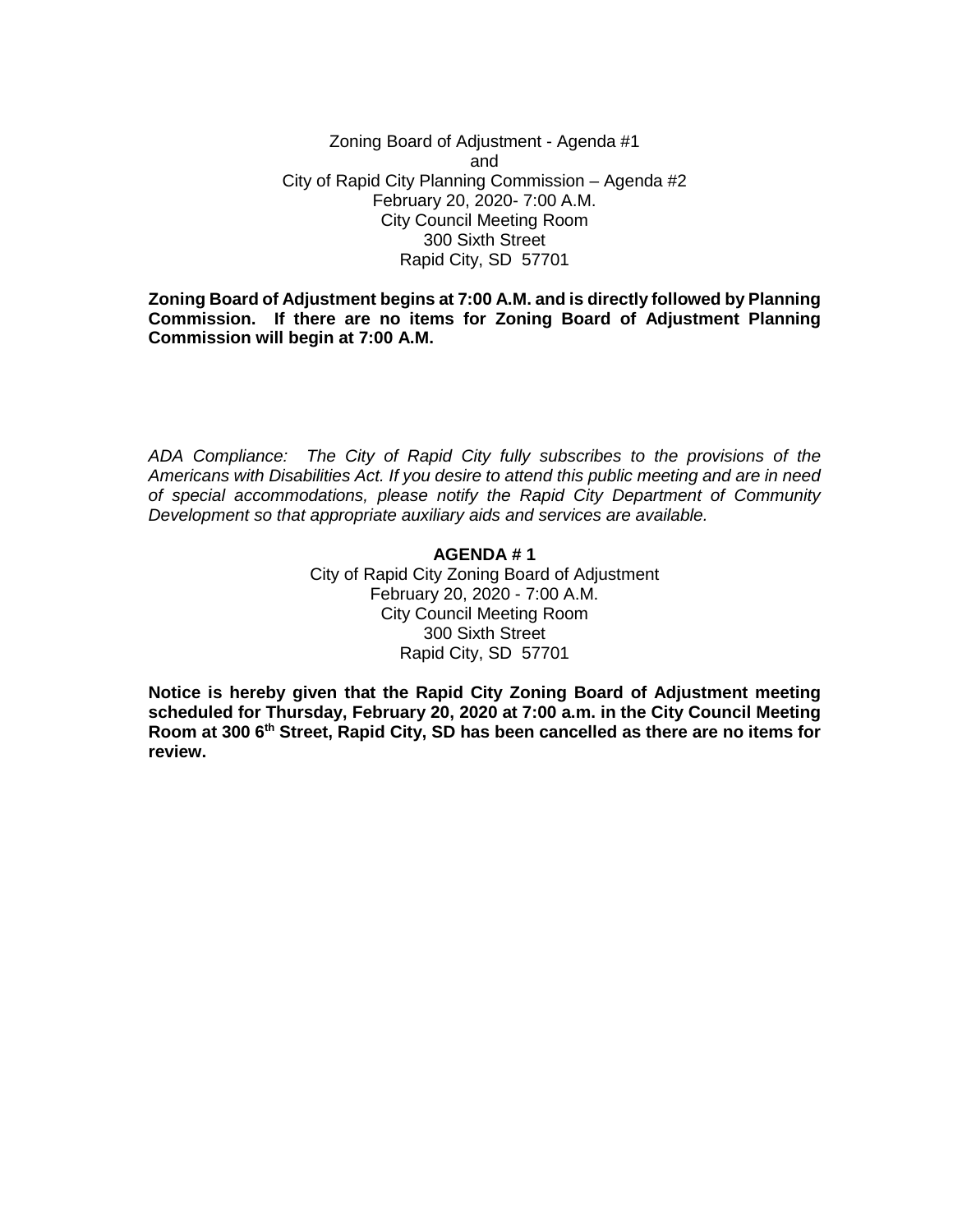*ADA Compliance: The City of Rapid City fully subscribes to the provisions of the Americans with Disabilities Act. If you desire to attend this public meeting and are in need of special accommodations, please notify the Rapid City Department of Community Development so that appropriate auxiliary aids and services are available.*

### **AGENDA # 2** City of Rapid City Planning Commission February 20, 2020 - 7:00 A.M. City Council Meeting Room 300 Sixth Street Rapid City, SD 57701

*SOME OF THE ITEMS ON THIS AGENDA ARE SUBJECT TO A PUBLIC HEARING OR CONSIDERATION BY THE RAPID CITY COUNCIL FOR FINAL ACTION. PLEASE CONTACT THE DEPARTMENT OF COMMUNITY DEVELOPMENT STAFF FOR INFORMATION REGARDING THE DATE ANY PARTICULAR ITEM MAY BE CONSIDERED BY THE CITY COUNCIL.*

### **Consent Calendar**

**The following items have been placed on the Consent Calendar for action to be taken on all items in accordance with staff's recommendation by a single vote. Any item may be removed from the Consent Calendar by any Planning Commissioner, staff member, or audience member, for separate consideration:**

# **---CONSENT CALENDAR---**

- 1. Approval of the February 6, 2020 Planning Commission Meeting Minutes.
- 2. No. 20PL002 318 and 320 Topaz Lane

A request by Caekaert Construction to consider an application for a **Preliminary Subdivision Plan** for proposed Lots 5A and 5B of Block 1 of Gemstone Subdivision, property generally described as being located in Gemstone Subdivision.

- 3. No. 20PL007 Southern terminus of Knuckleduster Road and Black Powder Road A request by Davis Engineering, Inc for Pink Cabin, LLC to consider an application for a **Preliminary Subdivision Plan** for proposed Lots 32 thru 48 of Block 11, Lots 2 thru 11 of Block 13, Lots 1 thru 5 of Block 14 and Detention Cell Lot in Murphy Ranch Estates Subdivision, property generally described as being located in Murphy Ranch Estates.
- 4. No. 20VR002 201 and 217 Kansas City Street and 216, 218 and 230 Quincy **Street** A request by Fisk Land Surveying & Consulting Engineers, Inc for OneHeart to

consider an application for a **Vacation of Right-of-Way** for property generally described as being located in Original Town of Rapid City.

5. No. 20VR003 - 4601 Mount Rushmore Road A request by Fisk Land Surveying & Consulting Engineers, Inc for Calvary Baptist Church to consider an application for a **Vacation of Section Line-Highway** for